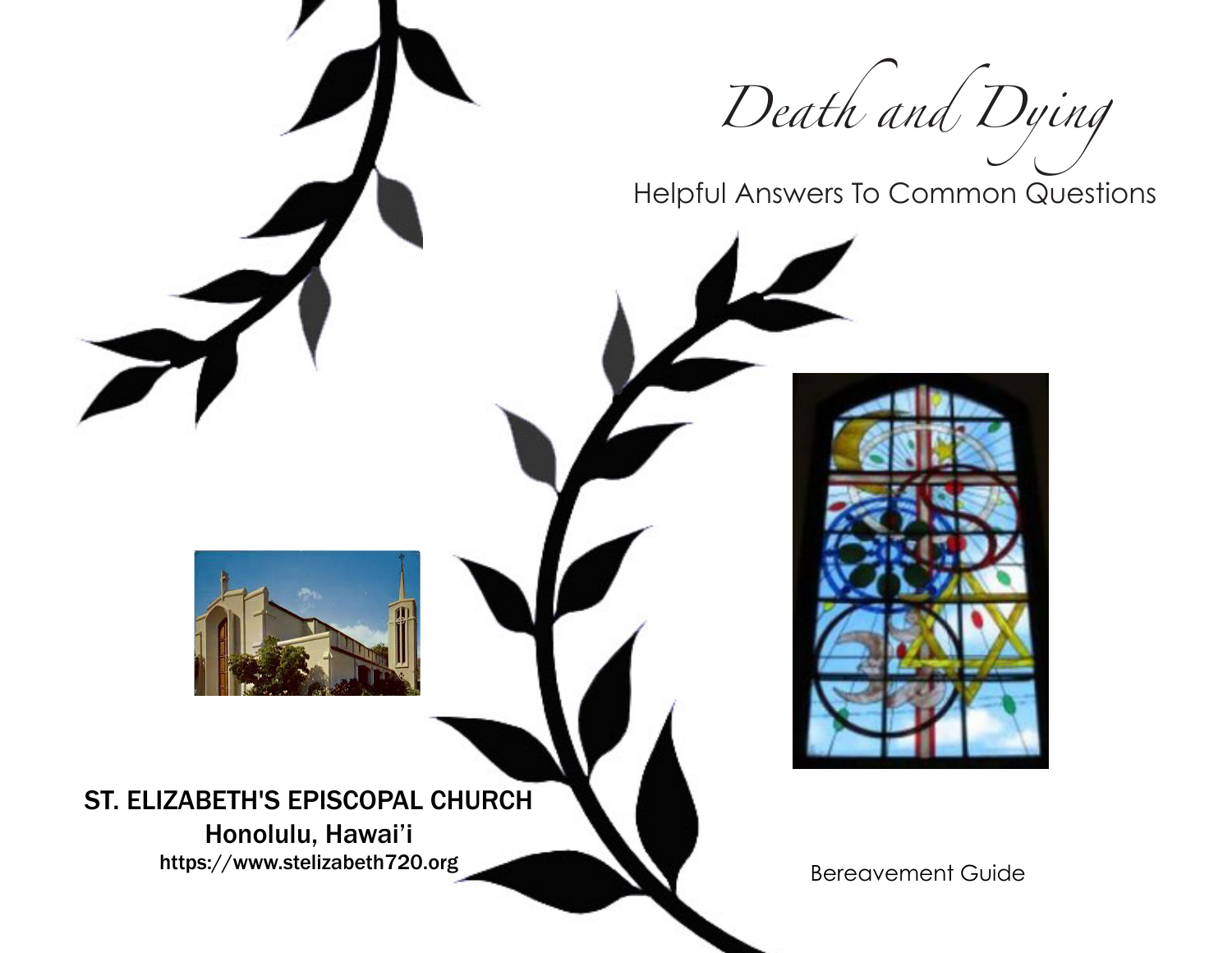



#### **Preparing for the loss of a loved one** Whether because of a lingering illness or a

sudden catastrophic event, or old age, death touches us all at some point. We can each make things easier on those we leave behind by letting our wishes for end-of-life matters be known in advance, and in writing. And we can encourage those we care for to also make decisions that best fit their beliefs and desires.

This Q and A is designed to help.

#### **Q. Has your loved one made a Living Will and Advanced Care Directive that discusses end of life wants such as whether to resuscitate or whether life support such as ventilators are desired or not?**

A: This is a difficult but necessary conversation to have with our loved ones BEFORE the need arises. And it's important to use the correct forms so medical personnel will honor it. This website has those forms: https://livingwillforms.org/hi/

## **Q: When may I call for the priest?**

A: Any time pastoral care is desired. It may be just for the comfort of a prayer and blessing or it may be to request Last Rites because the end seems near. Both shortly before and after death, our tradition has important prayers to be prayed. Never hesitate to call a priest.

# **Q. Memorial gifts**

Think about leaving a bequest to your church in your Will or Trust. You can leave a designated gift (i.e. you wish the sums to be used for outreach, scholarship, worship, etc.) or undesignated, which allows the Vestry and Rector to spend the funds on the greatest needs. In addition, memorial gifts in lieu of/in addition to flowers may be directed to:

> St. Elizabeth's Episcopal Church Other institutions/nonprofits

## **Q. Funeral or memorial service. Should one plan it in advance? Choose scripture readings? Hymns?**

That is entirely an individual decision. If you do so, we will of course honor it. If not, we will meet with family before the service to choose appropriate readings, prayers and hymns. Please feel free to look through the Book of Common Prayer, pp 491-503, which is the Rite II Burial Service.

#### **Q. In this age of COVID19, what can one expect in terms of a "funeral" or "memorial" service?**

Currently all funerals are on hold until we can safely gather again.

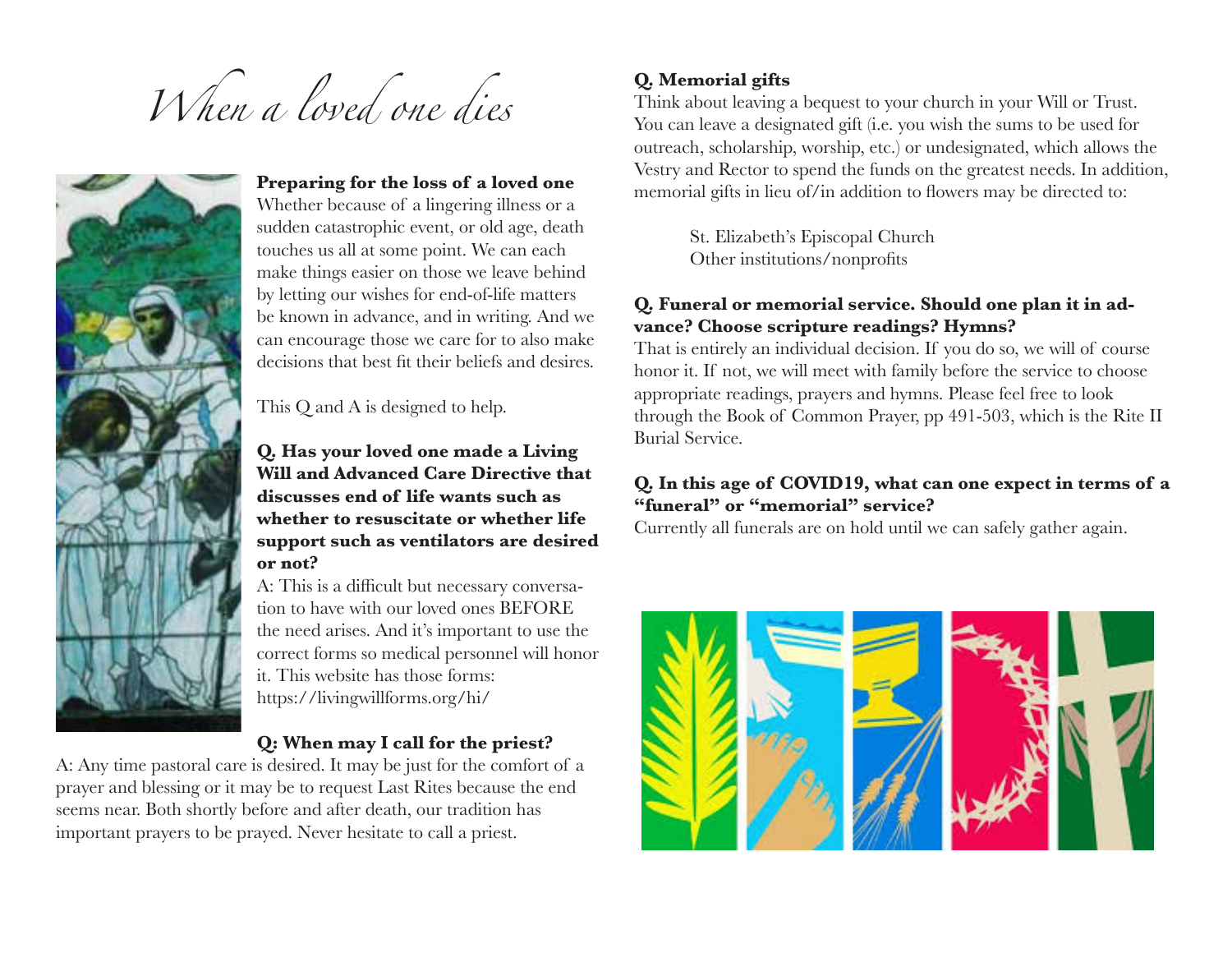#### **Q. What are the options for mortuary services?**

Aloha Mortuary Honolulu, HI · Cremation and Funeral Services (808) 470-3445

Oʻahu Mortuary Honolulu, HI · Funeral home. Cemetery. Open 24 hours · (808) 538-1538

Borthwick Mortuary Honolulu, HI · Funeral home Open 24 hours · (808) 522-5200

Mililani Memorial Park & Mortuary Honolulu, HI · Funeral home (808) 538-6207

Nuʻuanu Memorial Park & Mortuary Honolulu, HI · Cemetery Open ⋅ Closes 4PM · (808) 537-5255

Ballard Family Moanalua Mortuary Honolulu, HI · Funeral home Open ⋅ Closes 5PM · (808) 833-8811

Hosoi Garden Mortuary Honolulu, HI · Funeral home (808) 538-3877

Right Star Nuuanu Mortuary Honolulu, HI · Funeral home (808) 537-3907

Diamond Head Mortuary & Williams Funeral Services Honolulu, HI · Cemetery Open 24 hours · (808) 379-3503







## **Q. Visitation before the burial/cremation? Yes or No?**

Most mortuaries provide for such visits.

## **Q. Does the individual qualify for veteran's ac cess to certain services eg. Punchbowl Cemetery?**

One of these must be true. The person qualifying for burial benefits is: A Veteran who didn't receive a dishon orable discharge, or a service member who died while on active duty, active duty for training, or inactive duty for training, or the spouse or minor child of a Veteran, even if the Veteran died first, or In some cases, the unmarried adult dependent child of a Veteran. Call (808) 369-3575 for questions about VA burial at Honolulu's Veterans Cemeteries.

## **Q. If burial, what are the options for cemetery plots?**

These vary with each cemetery so please ask them for the details.

## **Q. If cremation, what are the options for inurn ment?**

Most cemeteries have separate inurnment areas called a columbarium. Generally, these are walls which allow for remains to be placed in a small, locked niche.

## **Q. What are the church-related costs of a funer al/memorial service?**

This varies by Church. At St Elizabeth's there is no fee for the burial service at church and/or at graveside for church members. The only cost is for the organist which the family pays (currently \$150). For non-church members, there is no mandatory fee, but a \$300 donation to the church is requested to offset costs such as electricity, A/C, etc.